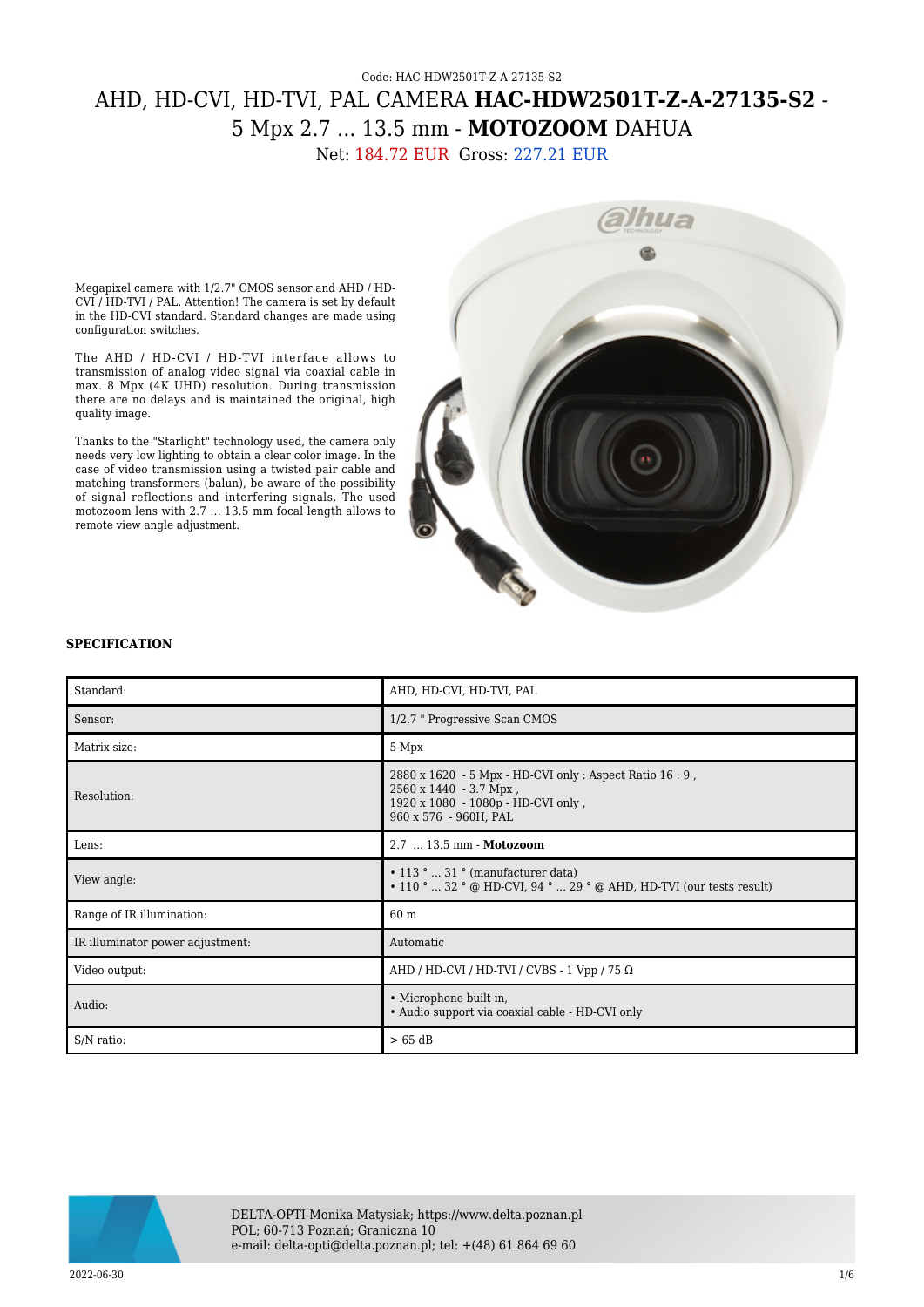| Main features:         | • Motozoom lens - The control possible only from Dahua recorders in HD-CVI mode<br>• WDR - 120 dB - Wide Dynamic Range<br>• 3D-DNR - Digital Noise Reduction<br>• BLC/HLC - Back Light / High Light Compensation<br>• Day/night mode<br>• ICR - Movable InfraRed filter<br>• Auto White Balance<br>• AGC - Automatic Gain Control<br>• F-DNR (Defog) - Reduction of image noise caused by precipitation<br>• Mirror - Mirror image<br>• Sharpness - sharper image outlines<br>• D-ZOOM - Digital Zoom : 4 x<br>• Privacy zones - max. 8 |
|------------------------|-----------------------------------------------------------------------------------------------------------------------------------------------------------------------------------------------------------------------------------------------------------------------------------------------------------------------------------------------------------------------------------------------------------------------------------------------------------------------------------------------------------------------------------------|
| OSD menu:              | OSD menu available via DAHUA recorder                                                                                                                                                                                                                                                                                                                                                                                                                                                                                                   |
| Power supply:          | 12 V DC / 660 mA                                                                                                                                                                                                                                                                                                                                                                                                                                                                                                                        |
| Power consumption:     | $\leq$ 7.9 W                                                                                                                                                                                                                                                                                                                                                                                                                                                                                                                            |
| Housing:               | Dome, Aluminum                                                                                                                                                                                                                                                                                                                                                                                                                                                                                                                          |
| Color:                 | White                                                                                                                                                                                                                                                                                                                                                                                                                                                                                                                                   |
| "Index of Protection": | <b>IP67</b>                                                                                                                                                                                                                                                                                                                                                                                                                                                                                                                             |
| Vandal-proof:          |                                                                                                                                                                                                                                                                                                                                                                                                                                                                                                                                         |
| Operation temp:        | $-30 °C$ 60 °C                                                                                                                                                                                                                                                                                                                                                                                                                                                                                                                          |
| Weight:                | $0.6\ \mathrm{kg}$                                                                                                                                                                                                                                                                                                                                                                                                                                                                                                                      |
| Dimensions:            | Ø 122 x 105 mm                                                                                                                                                                                                                                                                                                                                                                                                                                                                                                                          |
| Manufacturer / Brand:  | <b>DAHUA</b>                                                                                                                                                                                                                                                                                                                                                                                                                                                                                                                            |
| Guarantee:             | 3 years                                                                                                                                                                                                                                                                                                                                                                                                                                                                                                                                 |

## **PRESENTATION**

Internal view of the housing:



Mounting side view:

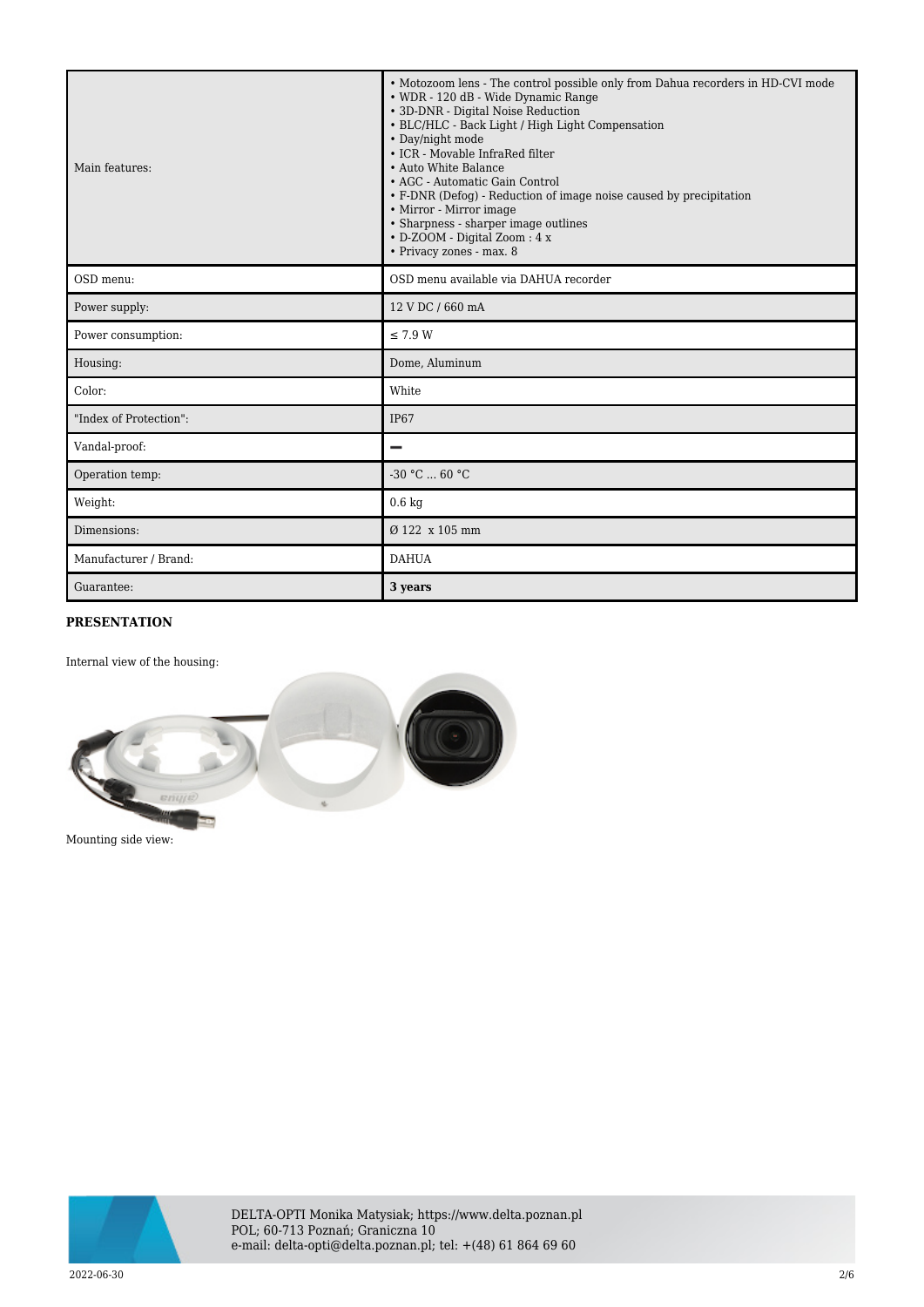

Camera connectors:



Standard changes are made using configuration switches:



DELTA-OPTI Monika Matysiak; https://www.delta.poznan.pl POL; 60-713 Poznań; Graniczna 10 e-mail: delta-opti@delta.poznan.pl; tel: +(48) 61 864 69 60

 $2022{\cdot}06{\cdot}30$   $3/6$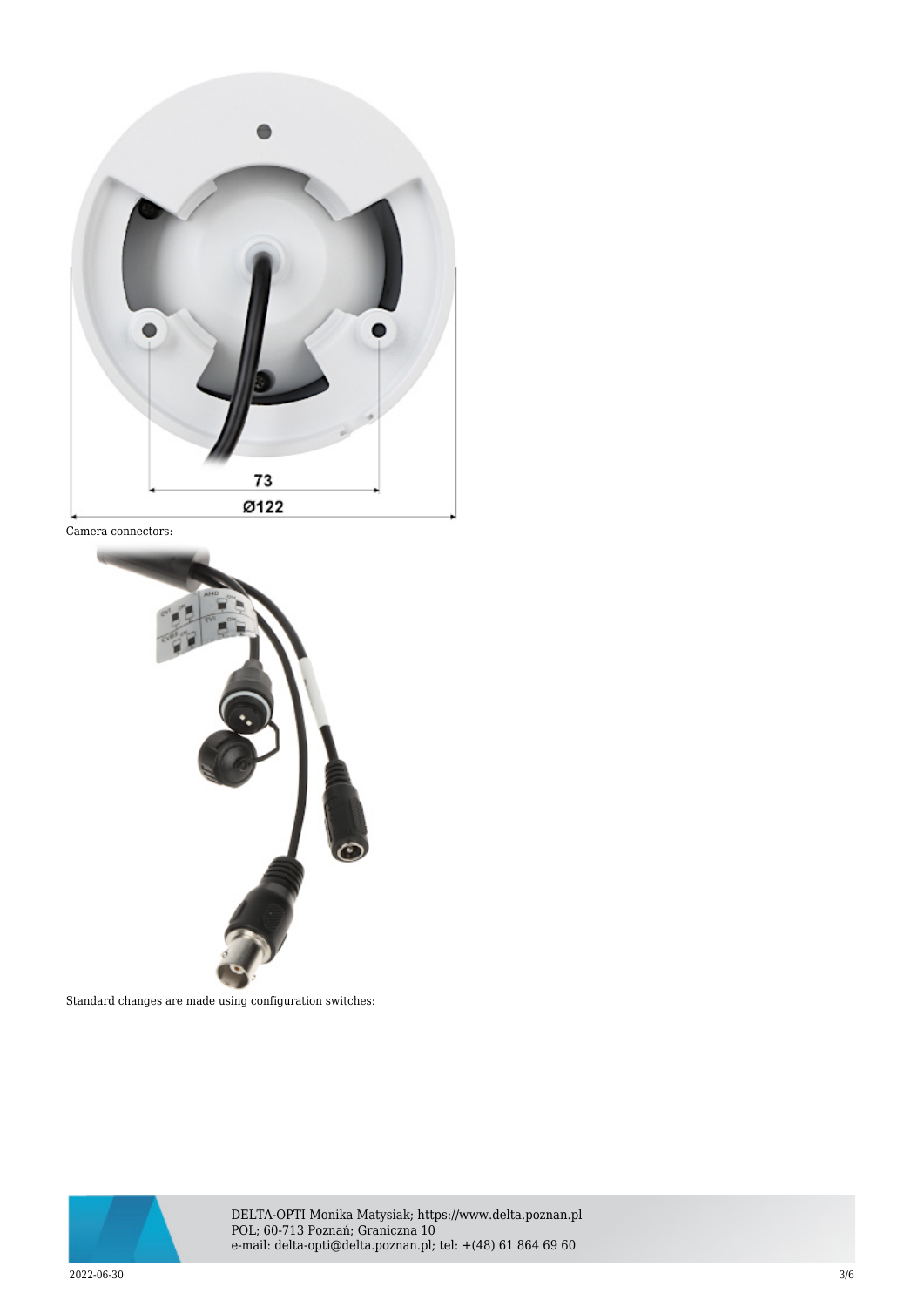

In the kit:



**OUR TESTS**

AHD:

Camera image at artificial illumination (about 30Lux):



Camera image at night conditions with internal built-in IR illuminator on:



Camera image at direct strong light opposite to camera:



DELTA-OPTI Monika Matysiak; https://www.delta.poznan.pl POL; 60-713 Poznań; Graniczna 10 e-mail: delta-opti@delta.poznan.pl; tel: +(48) 61 864 69 60

 $2022{\cdot}06{\cdot}30$  and  $4/6$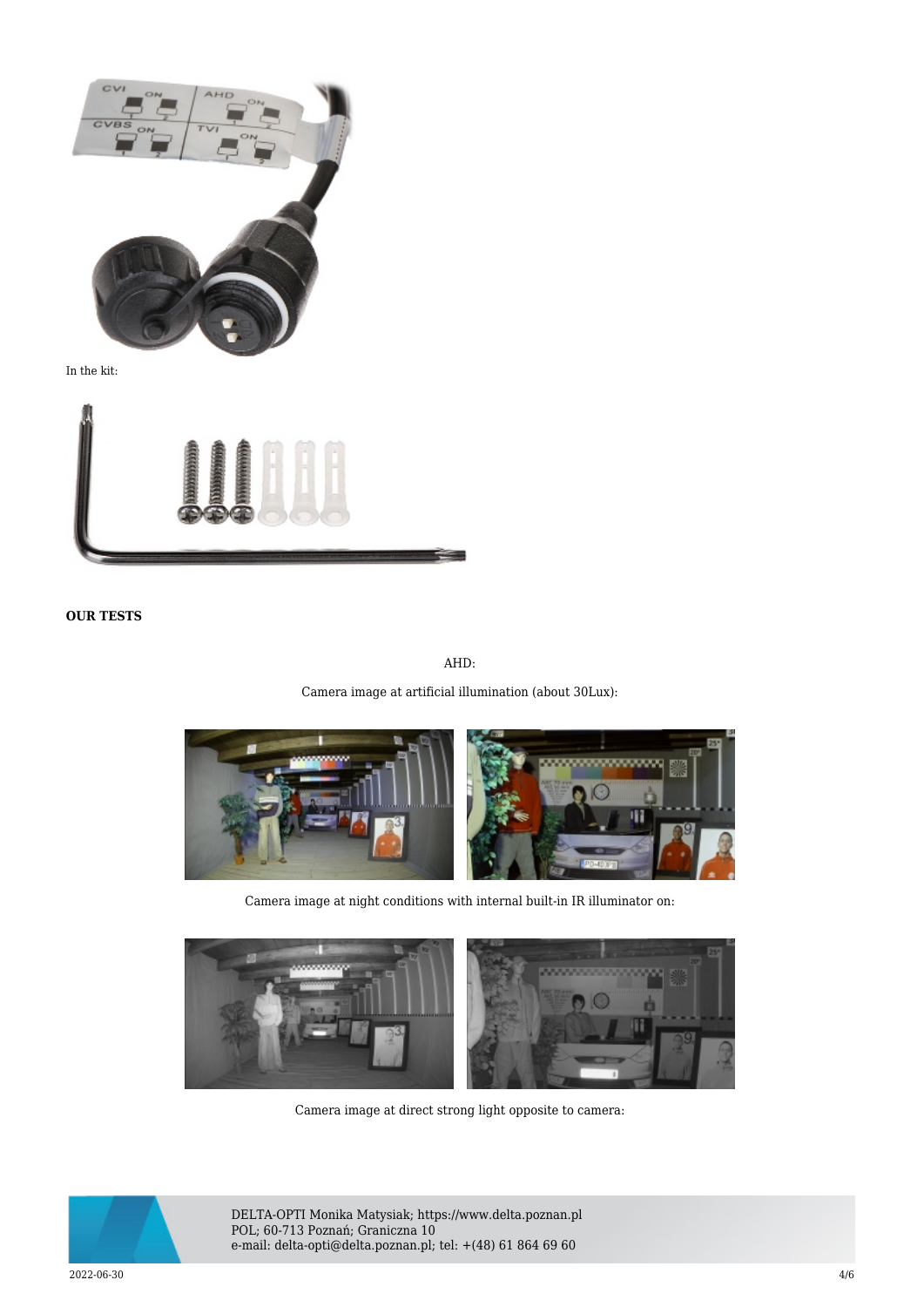

HD-CVI:

Camera image at artificial illumination (about 30Lux):



Camera image at night conditions with internal built-in IR illuminator on:



Camera image at direct strong light opposite to camera:



HD-TVI:

Camera image at artificial illumination (about 30Lux):



Camera image at night conditions with internal built-in IR illuminator on:



DELTA-OPTI Monika Matysiak; https://www.delta.poznan.pl POL; 60-713 Poznań; Graniczna 10 e-mail: delta-opti@delta.poznan.pl; tel: +(48) 61 864 69 60

 $2022{\cdot}06{\cdot}30$   $5/6$